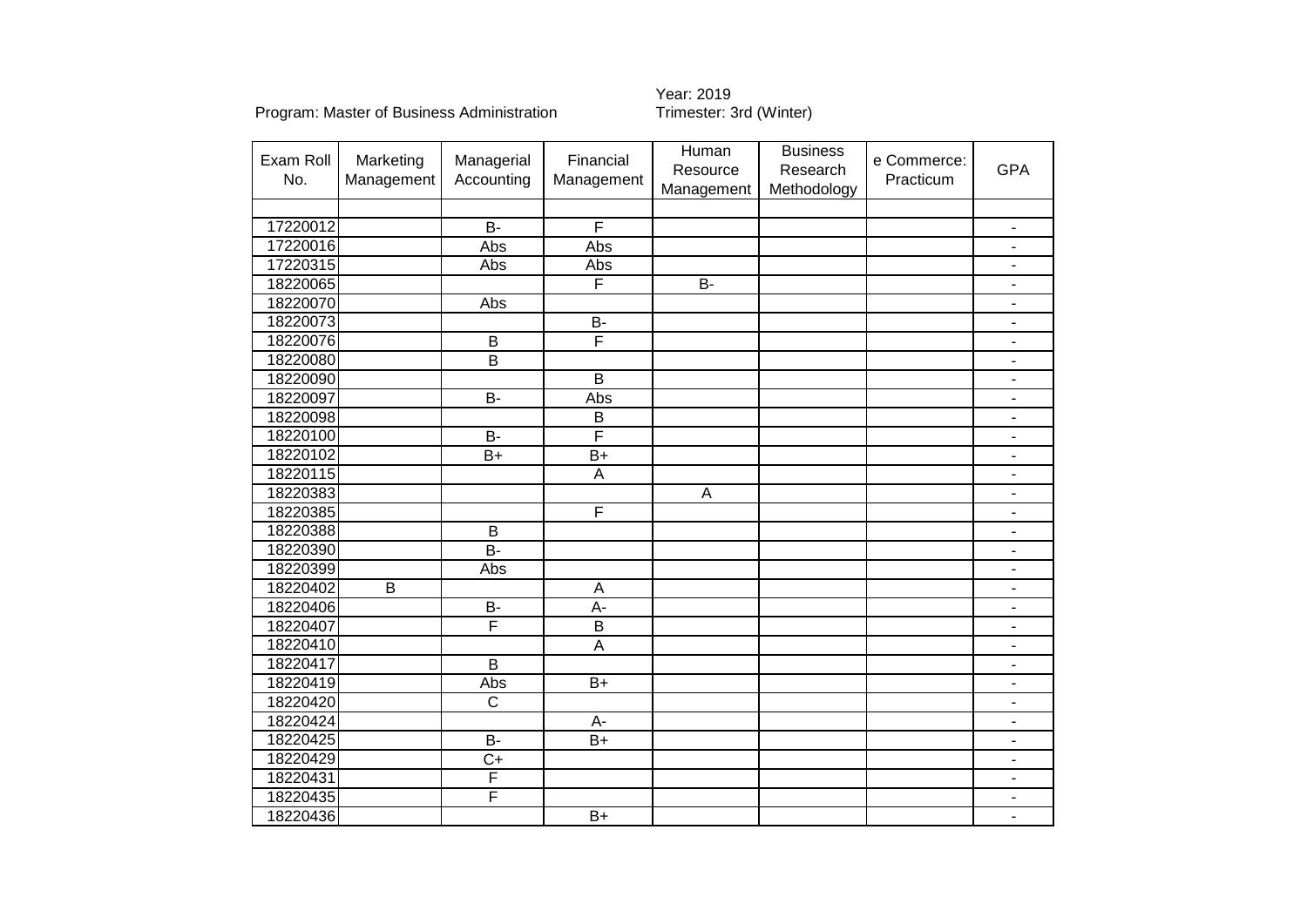# Year: 2019<br>Trimester: 3rd (Winter)

| Exam Roll<br>No. | Marketing<br>Management | Managerial<br>Accounting | Financial<br>Management | Human<br>Resource<br>Management | <b>Business</b><br>Research<br>Methodology | e Commerce:<br>Practicum | <b>GPA</b>               |
|------------------|-------------------------|--------------------------|-------------------------|---------------------------------|--------------------------------------------|--------------------------|--------------------------|
|                  |                         |                          |                         |                                 |                                            |                          |                          |
| 18220440         |                         |                          | A-                      |                                 | F                                          |                          | ٠                        |
| 19220031         | A-                      | F                        | $\overline{\mathsf{F}}$ | A-                              | $\overline{\mathsf{B}}$                    | $B+$                     |                          |
| 19220032         | B                       | A-                       | $B+$                    | A-                              | $B+$                                       | A-                       | 3.43                     |
| 19220033         | $B+$                    | A                        | $\overline{\mathsf{F}}$ | A                               | $\overline{B+}$                            | A-                       |                          |
| 19220034         | $B+$                    | $\overline{B+}$          | A                       | A-                              | $\overline{B+}$                            | A                        | 3.56                     |
| 19220035         | Abs                     | Abs                      | $B+$                    | A-                              | Abs                                        | A-                       |                          |
| 19220036         | F                       | F                        | F                       | $B+$                            | B                                          | A-                       |                          |
| 19220037         | A-                      | A                        | A                       | A                               | A                                          | A                        | 3.95                     |
| 19220038         | $B+$                    | А-                       | A-                      | $B+$                            | $\overline{B}$                             | $B+$                     | 3.39                     |
| 19220039         | A-                      | A                        | $\overline{A}$          | A-                              | $\overline{\mathsf{B}}$                    | A-                       | 3.68                     |
| 19220040         | $B+$                    | Abs                      | Abs                     | Abs                             | $\overline{\mathsf{B}}$                    | A-                       | $\blacksquare$           |
| 19220041         | B                       | <b>B-</b>                | Abs                     | $B+$                            | <b>B-</b>                                  | <b>B-</b>                | $\overline{\phantom{a}}$ |
| 19220042         | F                       | F                        | $\overline{\mathsf{F}}$ | B                               | F                                          | F                        | ÷.                       |
| 19220043         | $\overline{B+}$         | A                        | $\overline{A}$          | A-                              | $B+$                                       | A                        | 3.69                     |
| 19220044         | $B+$                    | A                        | $\overline{A}$          | A                               | A-                                         | A                        | 3.82                     |
| 19220045         | B                       | $\overline{B}$           | $B+$                    | A                               | $\overline{B+}$                            | A                        | 3.38                     |
| 19220046         | A-                      | A                        | $\overline{A}$          | $\overline{A}$                  | A-                                         | A                        | 3.89                     |
| 19220047         | B                       | A                        | $B+$                    | $B+$                            | <b>B-</b>                                  | A-                       | 3.30                     |
| 19220048         | F                       | Abs                      | F                       | A-                              | $\overline{B}$                             | A                        |                          |
| 19220049         | $B+$                    | F                        | F                       | $A -$                           | Abs                                        | $B+$                     |                          |
| 19220050         | A-                      | A                        | $A -$                   | A                               | A-                                         | A                        | 3.84                     |
| 19220051         | F                       | F                        | F                       | $B+$                            | $\overline{B}$                             | F                        |                          |
| 19220052         | $\overline{\mathsf{A}}$ | $\overline{A}$ -         | $\overline{\mathsf{B}}$ | A-                              | $\overline{B+}$                            | $\overline{A}$ -         | 3.55                     |
| 19220054         | $B+$                    | A                        | $\overline{A}$ -        | $B+$                            | $B+$                                       | A                        | 3.56                     |
| 19220055         | F                       | A                        | $\overline{A}$          | $\overline{B+}$                 | $\overline{B}$                             | A                        | $\overline{\phantom{a}}$ |
| 19220056         | F                       | F                        | F                       | $\overline{B+}$                 | $B -$                                      | F                        |                          |
| 19220057         | $B+$                    | A-                       | F                       | A-                              | B                                          | A                        |                          |
| 19220058         | A-                      | A                        | $\overline{A}$          | A-                              | $\overline{A}$ -                           | $\overline{A}$           | 3.84                     |
| 19220059         | F                       | A                        | A                       | A-                              | $B+$                                       | A                        |                          |
| 19220060         | $B+$                    | A-                       | $\overline{A}$          | A-                              | A-                                         | A                        | 3.65                     |
| 19220061         | A                       | A                        | A                       | A                               | A-                                         | A                        | 3.95                     |
| 19220062         | Abs                     | Abs                      | F                       | Abs                             | F                                          | F                        | $\blacksquare$           |
|                  |                         |                          |                         |                                 |                                            |                          |                          |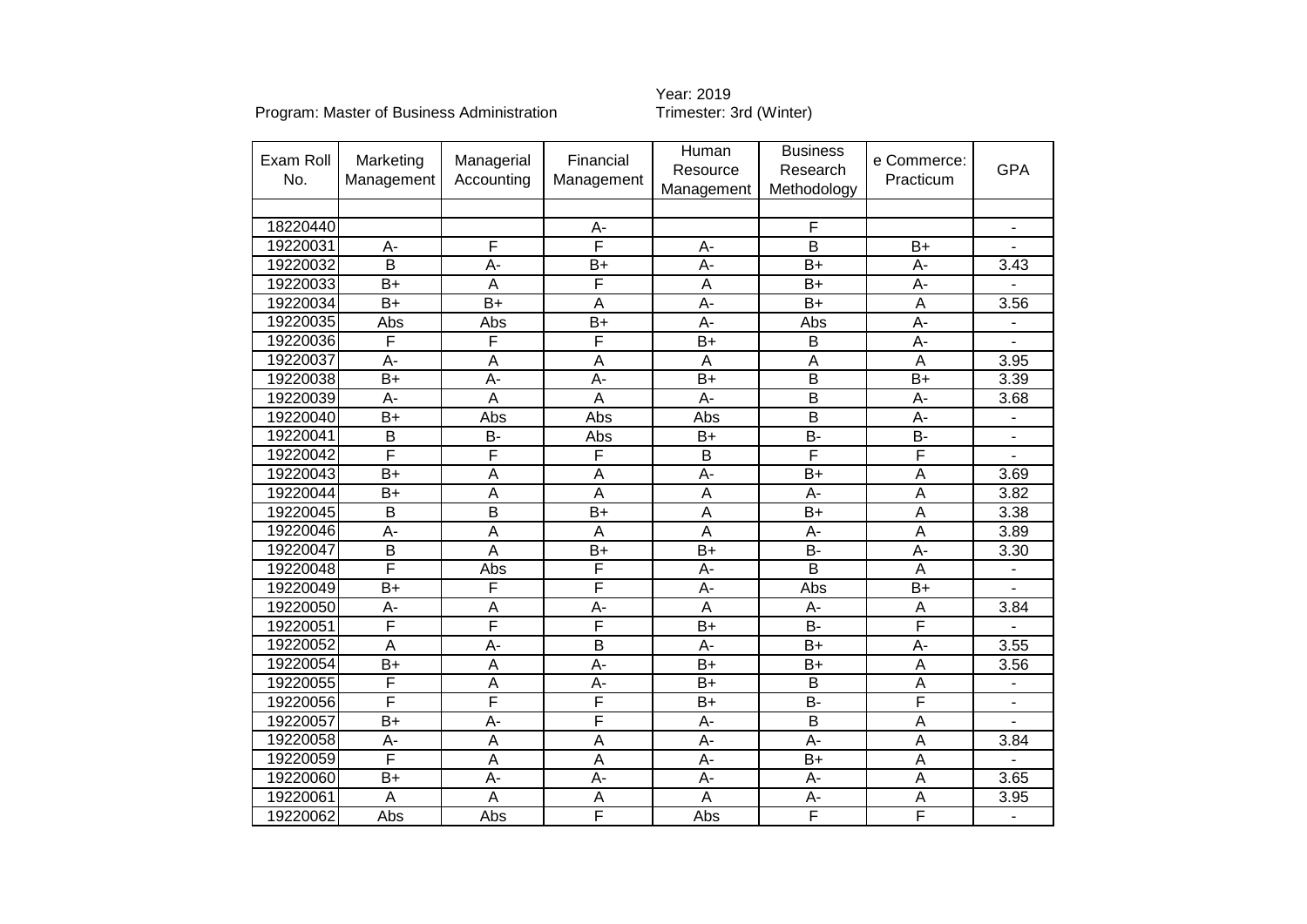# Year: 2019<br>Trimester: 3rd (Winter)

| Exam Roll<br>No. | Marketing<br>Management | Managerial<br>Accounting | Financial<br>Management | Human<br>Resource<br>Management | <b>Business</b><br>Research<br>Methodology | e Commerce:<br>Practicum | <b>GPA</b>        |
|------------------|-------------------------|--------------------------|-------------------------|---------------------------------|--------------------------------------------|--------------------------|-------------------|
|                  |                         |                          |                         |                                 |                                            |                          |                   |
| 19220063         | $A -$                   | $\overline{A}$           | $A -$                   | A                               | A-                                         | A                        | 3.84              |
| 19220064         | $B+$                    | $B+$                     | $B+$                    | A-                              | A-                                         | A                        | 3.51              |
| 19220065         | $B+$                    | $\overline{F}$           | $B+$                    | A                               | $B+$                                       | $A -$                    |                   |
| 19220066         | $B+$                    | A                        | А-                      | A-                              | $B+$                                       | A-                       | 3.61              |
| 19220067         | F                       | $\overline{B}$           | $B+$                    | $B+$                            | B                                          | A                        | ÷,                |
| 19220068         | Abs                     | F                        | F                       | Abs                             | Abs                                        | $\overline{B}$           |                   |
| 19220069         | $B+$                    | $\overline{B}$           | $B+$                    | A                               | A-                                         | A                        | 3.51              |
| 19220070         | $B+$                    | F                        | F                       | F                               | $\overline{B+}$                            | A                        |                   |
| 19220071         | A-                      | $\overline{A}$           | A-                      | A                               | A-                                         | A                        | 3.84              |
| 19220072         | A-                      | A-                       | $A -$                   | A                               | A-                                         | A-                       | 3.75              |
| 19220073         | $B+$                    | A-                       | F                       | A-                              | $B+$                                       | A                        |                   |
| 19220074         | $B+$                    | $B+$                     | F                       | $B+$                            | B                                          | A                        |                   |
| 19220075         | B                       | $\overline{A}$           | A                       | $A -$                           | B+                                         | A-                       | 3.61              |
| 19220076         | A-                      | A                        | A-                      | A-                              | A-                                         | A                        | 3.78              |
| 19220077         | $B+$                    | $B+$                     | <b>B-</b>               | A-                              | A-                                         | A                        | 3.40              |
| 19220078         | $B+$                    | $\overline{A}$           | $\overline{A}$          | $\overline{A}$                  | $\overline{B+}$                            | $\overline{A}$           | 3.75              |
| 19220079         | A-                      | B                        | F                       | $B+$                            | $B+$                                       | A                        |                   |
| 19220080         | A-                      | <b>B-</b>                | <b>B-</b>               | $B+$                            | B                                          | $B+$                     | 3.10              |
| 19220081         | $B+$                    | $B+$                     | F                       | $B+$                            | <b>B-</b>                                  | B                        |                   |
| 19220082         | $B+$                    | A-                       | $B+$                    | A                               | A-                                         | A                        | 3.64              |
| 19220083         | A                       | A                        | A-                      | A                               | A                                          | A                        | 3.95              |
| 19220084         | $\overline{A}$          | $\overline{A}$           | $\overline{A}$          | $\overline{A}$                  | $\overline{\mathsf{B}}$                    | $\overline{A}$           | 3.65              |
| 19220086         | F                       | F                        | F                       | B                               | $\overline{F}$                             | A                        |                   |
| 19220087         | $B+$                    | $\overline{A}$           | A                       | A-                              | $A -$                                      | A                        | 3.76              |
| 19220088         | $\overline{B}$          | $\overline{A}$           | A-                      | A-                              | $\overline{B}$                             | A                        | $\overline{3.47}$ |
| 19220089         | $B+$                    | B                        | <b>B-</b>               | $B+$                            | B                                          | $B+$                     | 3.08              |
| 19220090         | $B+$                    | $B+$                     | <b>B-</b>               | $B+$                            | $B+$                                       | A                        | 3.25              |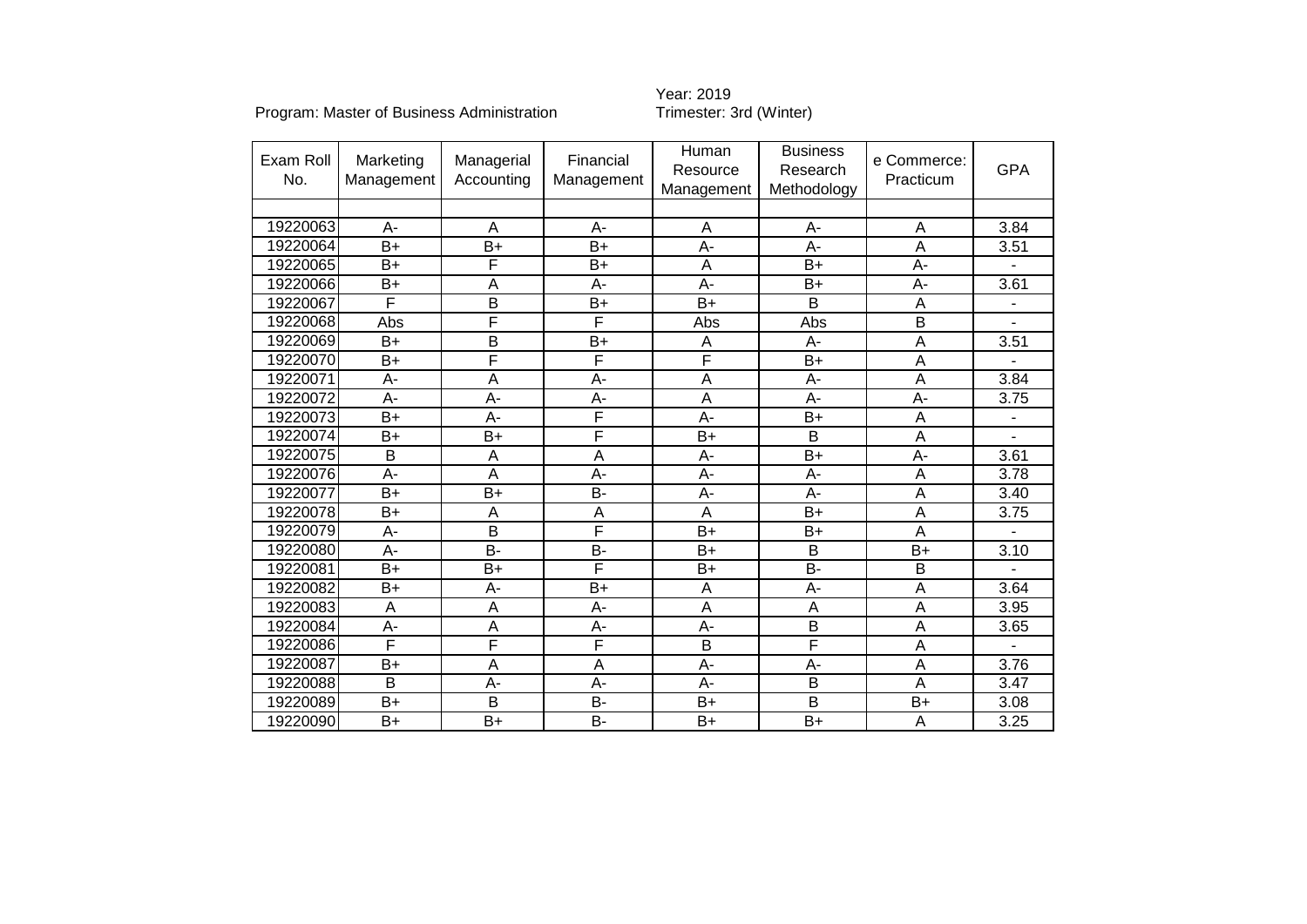### Year: 2019<br>Trimester: 5th (Winter)

| 17220315<br>Abs<br>18220382<br>3.81<br>$A -$<br>A-<br>A-<br>Α<br>Α<br>18220383<br>$A -$<br>$\overline{B+}$<br>A<br>$\overline{B+}$<br>3.69<br>Α<br>18220384<br>$A -$<br>$A -$<br>3.81<br>A-<br>Α<br>Α<br>18220385<br>В<br>3.58<br>$A -$<br>Α<br>B+<br>A-<br>3.78<br>18220386<br>$A -$<br>$\overline{A}$ -<br>Α<br>$A -$<br>А-<br>3.74<br>18220387<br>$A -$<br>$\overline{B+}$<br>$A -$<br>Α<br>Α<br>18220388<br>$A -$<br>$A -$<br>3.86<br>Α<br>Α<br>Α<br>3.89<br>18220389<br>$A -$<br>A<br>Α<br>$\overline{A}$ -<br>Α<br>$B+$<br>3.68<br>18220390<br>Α<br>A-<br>A-<br>А-<br>$A -$<br>$\overline{B+}$<br>$\overline{B+}$<br>3.64<br>18220391<br>A<br>А-<br>18220392<br>3.89<br>$A -$<br>$\overline{A}$<br>$\overline{A}$<br>$\overline{A}$<br>$A -$<br>3.89<br>18220393<br>$A -$<br>$\overline{A}$<br>$\overline{A}$<br>$A -$<br>Α | Exam Roll<br>No. | Tourism and<br>Hospitality<br>Management | Project<br>Management | Social<br>Entrepreneurship | Internship | Strategic<br><b>Brand</b><br>Management | Service<br>Marketing<br>Strategy | Financial<br>Derivatives<br>and Risk<br>Management | Financial<br>institutions<br>and<br>Markets | Compensation<br>Management | Seminar<br>in HRM | <b>GPA</b> |
|-----------------------------------------------------------------------------------------------------------------------------------------------------------------------------------------------------------------------------------------------------------------------------------------------------------------------------------------------------------------------------------------------------------------------------------------------------------------------------------------------------------------------------------------------------------------------------------------------------------------------------------------------------------------------------------------------------------------------------------------------------------------------------------------------------------------------------------|------------------|------------------------------------------|-----------------------|----------------------------|------------|-----------------------------------------|----------------------------------|----------------------------------------------------|---------------------------------------------|----------------------------|-------------------|------------|
|                                                                                                                                                                                                                                                                                                                                                                                                                                                                                                                                                                                                                                                                                                                                                                                                                                   |                  |                                          |                       |                            |            |                                         |                                  |                                                    |                                             |                            |                   |            |
|                                                                                                                                                                                                                                                                                                                                                                                                                                                                                                                                                                                                                                                                                                                                                                                                                                   |                  |                                          |                       |                            |            |                                         |                                  |                                                    |                                             |                            |                   |            |
|                                                                                                                                                                                                                                                                                                                                                                                                                                                                                                                                                                                                                                                                                                                                                                                                                                   |                  |                                          |                       |                            |            |                                         |                                  |                                                    |                                             |                            |                   |            |
|                                                                                                                                                                                                                                                                                                                                                                                                                                                                                                                                                                                                                                                                                                                                                                                                                                   |                  |                                          |                       |                            |            |                                         |                                  |                                                    |                                             |                            |                   |            |
|                                                                                                                                                                                                                                                                                                                                                                                                                                                                                                                                                                                                                                                                                                                                                                                                                                   |                  |                                          |                       |                            |            |                                         |                                  |                                                    |                                             |                            |                   |            |
|                                                                                                                                                                                                                                                                                                                                                                                                                                                                                                                                                                                                                                                                                                                                                                                                                                   |                  |                                          |                       |                            |            |                                         |                                  |                                                    |                                             |                            |                   |            |
|                                                                                                                                                                                                                                                                                                                                                                                                                                                                                                                                                                                                                                                                                                                                                                                                                                   |                  |                                          |                       |                            |            |                                         |                                  |                                                    |                                             |                            |                   |            |
|                                                                                                                                                                                                                                                                                                                                                                                                                                                                                                                                                                                                                                                                                                                                                                                                                                   |                  |                                          |                       |                            |            |                                         |                                  |                                                    |                                             |                            |                   |            |
|                                                                                                                                                                                                                                                                                                                                                                                                                                                                                                                                                                                                                                                                                                                                                                                                                                   |                  |                                          |                       |                            |            |                                         |                                  |                                                    |                                             |                            |                   |            |
|                                                                                                                                                                                                                                                                                                                                                                                                                                                                                                                                                                                                                                                                                                                                                                                                                                   |                  |                                          |                       |                            |            |                                         |                                  |                                                    |                                             |                            |                   |            |
|                                                                                                                                                                                                                                                                                                                                                                                                                                                                                                                                                                                                                                                                                                                                                                                                                                   |                  |                                          |                       |                            |            |                                         |                                  |                                                    |                                             |                            |                   |            |
|                                                                                                                                                                                                                                                                                                                                                                                                                                                                                                                                                                                                                                                                                                                                                                                                                                   |                  |                                          |                       |                            |            |                                         |                                  |                                                    |                                             |                            |                   |            |
|                                                                                                                                                                                                                                                                                                                                                                                                                                                                                                                                                                                                                                                                                                                                                                                                                                   |                  |                                          |                       |                            |            |                                         |                                  |                                                    |                                             |                            |                   |            |
|                                                                                                                                                                                                                                                                                                                                                                                                                                                                                                                                                                                                                                                                                                                                                                                                                                   |                  |                                          |                       |                            |            |                                         |                                  |                                                    |                                             |                            |                   |            |
|                                                                                                                                                                                                                                                                                                                                                                                                                                                                                                                                                                                                                                                                                                                                                                                                                                   | 18220394         | $A -$                                    |                       | Α                          | Α          |                                         |                                  |                                                    |                                             | Α                          | Α                 | 3.95       |
| 3.82<br>18220395<br>A-<br>$B+$<br>Α<br>Α<br>Α                                                                                                                                                                                                                                                                                                                                                                                                                                                                                                                                                                                                                                                                                                                                                                                     |                  |                                          |                       |                            |            |                                         |                                  |                                                    |                                             |                            |                   |            |
| 18220396<br>$A -$<br>A<br>A<br>$A -$<br>A<br>3.89                                                                                                                                                                                                                                                                                                                                                                                                                                                                                                                                                                                                                                                                                                                                                                                 |                  |                                          |                       |                            |            |                                         |                                  |                                                    |                                             |                            |                   |            |
| 18220397<br>B<br>$\overline{B+}$<br>3.48<br>Α<br>A-<br>$B+$                                                                                                                                                                                                                                                                                                                                                                                                                                                                                                                                                                                                                                                                                                                                                                       |                  |                                          |                       |                            |            |                                         |                                  |                                                    |                                             |                            |                   |            |
| 18220398<br>$\overline{B+}$<br>B<br>3.64<br>A-<br>Α<br>Α                                                                                                                                                                                                                                                                                                                                                                                                                                                                                                                                                                                                                                                                                                                                                                          |                  |                                          |                       |                            |            |                                         |                                  |                                                    |                                             |                            |                   |            |
| 18220399<br>3.82<br>$A -$<br>$\overline{B}$<br>A<br>A<br>Α                                                                                                                                                                                                                                                                                                                                                                                                                                                                                                                                                                                                                                                                                                                                                                        |                  |                                          |                       |                            |            |                                         |                                  |                                                    |                                             |                            |                   |            |
| 18220400<br>3.95<br>$A -$<br>Ā<br>Α<br>Α<br>Α                                                                                                                                                                                                                                                                                                                                                                                                                                                                                                                                                                                                                                                                                                                                                                                     |                  |                                          |                       |                            |            |                                         |                                  |                                                    |                                             |                            |                   |            |
| 4.00<br>18220401<br>$\overline{A}$<br>Α<br>Α<br>Α<br>Α                                                                                                                                                                                                                                                                                                                                                                                                                                                                                                                                                                                                                                                                                                                                                                            |                  |                                          |                       |                            |            |                                         |                                  |                                                    |                                             |                            |                   |            |
| 3.71<br>18220402<br>$A -$<br>$\overline{B+}$<br>$A -$<br>$A -$<br>Α                                                                                                                                                                                                                                                                                                                                                                                                                                                                                                                                                                                                                                                                                                                                                               |                  |                                          |                       |                            |            |                                         |                                  |                                                    |                                             |                            |                   |            |
| 3.92<br>18220403<br>A<br>$\overline{A}$<br>$A -$<br>Α<br>Α                                                                                                                                                                                                                                                                                                                                                                                                                                                                                                                                                                                                                                                                                                                                                                        |                  |                                          |                       |                            |            |                                         |                                  |                                                    |                                             |                            |                   |            |
| 3.63<br>18220404<br>$A -$<br>$A -$<br>$\overline{A}$ -<br>A-<br>$B+$                                                                                                                                                                                                                                                                                                                                                                                                                                                                                                                                                                                                                                                                                                                                                              |                  |                                          |                       |                            |            |                                         |                                  |                                                    |                                             |                            |                   |            |
| 18220405<br>3.68<br>$A -$<br>Α<br>$B+$<br>А-<br>A-                                                                                                                                                                                                                                                                                                                                                                                                                                                                                                                                                                                                                                                                                                                                                                                |                  |                                          |                       |                            |            |                                         |                                  |                                                    |                                             |                            |                   |            |
| 18220406<br>$A -$<br>3.76<br>Α<br>$B+$<br>Α<br>А-                                                                                                                                                                                                                                                                                                                                                                                                                                                                                                                                                                                                                                                                                                                                                                                 |                  |                                          |                       |                            |            |                                         |                                  |                                                    |                                             |                            |                   |            |
| 18220407<br>$B+$<br>$A -$<br>$A -$<br>В<br>$A -$<br>3.50                                                                                                                                                                                                                                                                                                                                                                                                                                                                                                                                                                                                                                                                                                                                                                          |                  |                                          |                       |                            |            |                                         |                                  |                                                    |                                             |                            |                   |            |
| 18220408<br>3.89<br>$A -$<br>A<br>A-<br>Α<br>Α                                                                                                                                                                                                                                                                                                                                                                                                                                                                                                                                                                                                                                                                                                                                                                                    |                  |                                          |                       |                            |            |                                         |                                  |                                                    |                                             |                            |                   |            |
| $\overline{B+}$<br>$\overline{C+}$<br>3.38<br>18220409<br>$A -$<br>A<br>$\overline{B+}$                                                                                                                                                                                                                                                                                                                                                                                                                                                                                                                                                                                                                                                                                                                                           |                  |                                          |                       |                            |            |                                         |                                  |                                                    |                                             |                            |                   |            |
| 18220410<br>3.89<br>$A -$<br>A<br>A<br>Α<br>$A -$                                                                                                                                                                                                                                                                                                                                                                                                                                                                                                                                                                                                                                                                                                                                                                                 |                  |                                          |                       |                            |            |                                         |                                  |                                                    |                                             |                            |                   |            |
| 18220411<br>3.95<br>Α<br>$\overline{A}$ -<br>Α<br>Α<br>Α                                                                                                                                                                                                                                                                                                                                                                                                                                                                                                                                                                                                                                                                                                                                                                          |                  |                                          |                       |                            |            |                                         |                                  |                                                    |                                             |                            |                   |            |
| 18220413<br>3.75<br>A-<br>$\overline{A}$ -<br>А-<br>Α<br>$A -$                                                                                                                                                                                                                                                                                                                                                                                                                                                                                                                                                                                                                                                                                                                                                                    |                  |                                          |                       |                            |            |                                         |                                  |                                                    |                                             |                            |                   |            |
| 18220414<br>3.82<br>A-<br>$B+$<br>Α<br>Α<br>Α                                                                                                                                                                                                                                                                                                                                                                                                                                                                                                                                                                                                                                                                                                                                                                                     |                  |                                          |                       |                            |            |                                         |                                  |                                                    |                                             |                            |                   |            |
| 18220415<br>3.95<br>Α<br>$A -$<br>Α<br>Α<br>Α                                                                                                                                                                                                                                                                                                                                                                                                                                                                                                                                                                                                                                                                                                                                                                                     |                  |                                          |                       |                            |            |                                         |                                  |                                                    |                                             |                            |                   |            |
| 18220416<br>$A -$<br>$B -$<br>3.60<br>$A -$<br>$A -$<br>Α                                                                                                                                                                                                                                                                                                                                                                                                                                                                                                                                                                                                                                                                                                                                                                         |                  |                                          |                       |                            |            |                                         |                                  |                                                    |                                             |                            |                   |            |
| 3.76<br>18220417<br>$B+$<br>Α<br>Α<br>A-<br>A-                                                                                                                                                                                                                                                                                                                                                                                                                                                                                                                                                                                                                                                                                                                                                                                    |                  |                                          |                       |                            |            |                                         |                                  |                                                    |                                             |                            |                   |            |
| 18220418<br>Α<br>Α<br>Α<br>4.00<br>Α<br>Α                                                                                                                                                                                                                                                                                                                                                                                                                                                                                                                                                                                                                                                                                                                                                                                         |                  |                                          |                       |                            |            |                                         |                                  |                                                    |                                             |                            |                   |            |
| 18220419<br>$\overline{A}$ -<br>$\overline{B+}$<br>$\overline{B+}$<br>$A -$<br>3.64<br>A                                                                                                                                                                                                                                                                                                                                                                                                                                                                                                                                                                                                                                                                                                                                          |                  |                                          |                       |                            |            |                                         |                                  |                                                    |                                             |                            |                   |            |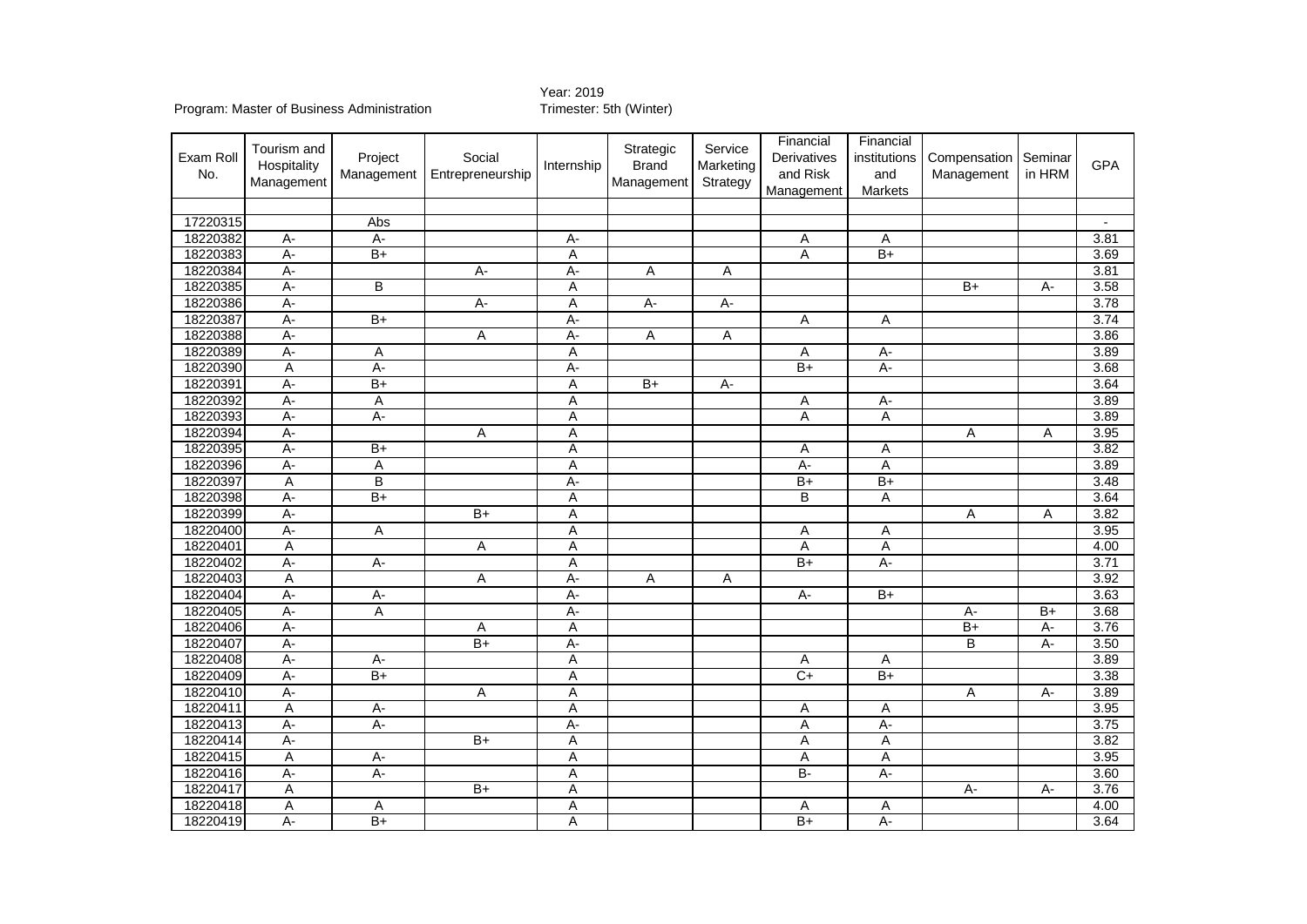## Year: 2019<br>Trimester: 5th (Winter)

| Exam Roll<br>No. | Tourism and<br>Hospitality<br>Management | Project<br>Management | Social<br>Entrepreneurship | Internship | Strategic<br><b>Brand</b><br>Management | Service<br>Marketing<br>Strategy | Financial<br>Derivatives<br>and Risk<br>Management | Financial<br>institutions<br>and<br>Markets | Compensation<br>Management | Seminar<br>in HRM | <b>GPA</b>               |
|------------------|------------------------------------------|-----------------------|----------------------------|------------|-----------------------------------------|----------------------------------|----------------------------------------------------|---------------------------------------------|----------------------------|-------------------|--------------------------|
|                  |                                          |                       |                            |            |                                         |                                  |                                                    |                                             |                            |                   |                          |
| 18220420         | $A -$                                    |                       | A                          | A          | $B+$                                    | $A -$                            |                                                    |                                             |                            |                   | 3.76                     |
| 18220421         | A-                                       | $B+$                  |                            | Α          | A-                                      | A-                               |                                                    |                                             |                            |                   | 3.71                     |
| 18220422         | $A -$                                    |                       | $B+$                       | A-         |                                         |                                  | A                                                  | Α                                           |                            |                   | 3.74                     |
| 18220423         | $A -$                                    | $B+$                  |                            | A          |                                         |                                  | $A -$                                              | $A -$                                       |                            |                   | 3.71                     |
| 18220424         | A-                                       |                       | $A -$                      | Α          | Α                                       | $B+$                             |                                                    |                                             |                            |                   | 3.76                     |
| 18220425         | A-                                       | $B+$                  |                            | Α          | A-                                      | $B+$                             |                                                    |                                             |                            |                   | 3.64                     |
| 18220426         | А-                                       | B                     |                            | А-         | $B+$                                    | B                                |                                                    |                                             |                            |                   | 3.37                     |
| 18220427         | Α                                        | $B+$                  |                            | Α          |                                         |                                  | А-                                                 | Α                                           |                            |                   | 3.82                     |
| 18220428         | $A -$                                    |                       | $B+$                       | A          |                                         |                                  | Α                                                  | Α                                           |                            |                   | 3.82                     |
| 18220429         | <b>NQ</b>                                |                       | <b>NQ</b>                  | A-         |                                         |                                  |                                                    |                                             | <b>NQ</b>                  | <b>NQ</b>         | $\overline{\phantom{0}}$ |
| 18220430         | A-                                       |                       | $A -$                      | Α          |                                         |                                  |                                                    |                                             | Α                          | A                 | 3.89                     |
| 18220431         | $A -$                                    | $A -$                 |                            | $A -$      |                                         |                                  |                                                    |                                             | $A -$                      | $A -$             | 3.70                     |
| 18220432         | A-                                       | $A -$                 |                            | Α          |                                         |                                  | $B+$                                               | A-                                          |                            |                   | 3.71                     |
| 18220433         | A-                                       |                       | A-                         | Α          |                                         |                                  |                                                    |                                             | Α                          | A-                | 3.84                     |
| 18220434         | $A -$                                    |                       | A-                         | Α          |                                         |                                  | Abs                                                | Α                                           |                            |                   |                          |
| 18220435         | $A -$                                    |                       | B                          | A          | $B+$                                    | B                                |                                                    |                                             |                            |                   | 3.45                     |
| 18220436         | $A -$                                    |                       | $B+$                       | $A -$      | $A -$                                   | F                                |                                                    |                                             |                            |                   |                          |
| 18220437         | A-                                       |                       | A-                         | A-         | $A -$                                   | A-                               |                                                    |                                             |                            |                   | 3.70                     |
| 18220438         | $A -$                                    |                       | A                          | A          |                                         |                                  | A                                                  | A                                           |                            |                   | 3.95                     |
| 18220439         | Α                                        | Α                     |                            | Α          |                                         |                                  | Α                                                  | Α                                           |                            |                   | 4.00                     |
| 18220440         | $A -$                                    |                       | $B+$                       | Α          | F                                       | F                                |                                                    |                                             |                            |                   | $\overline{\phantom{0}}$ |
| 18220441         | $A -$                                    | $A -$                 |                            | Α          |                                         |                                  | Α                                                  | Α                                           |                            |                   | 3.89                     |